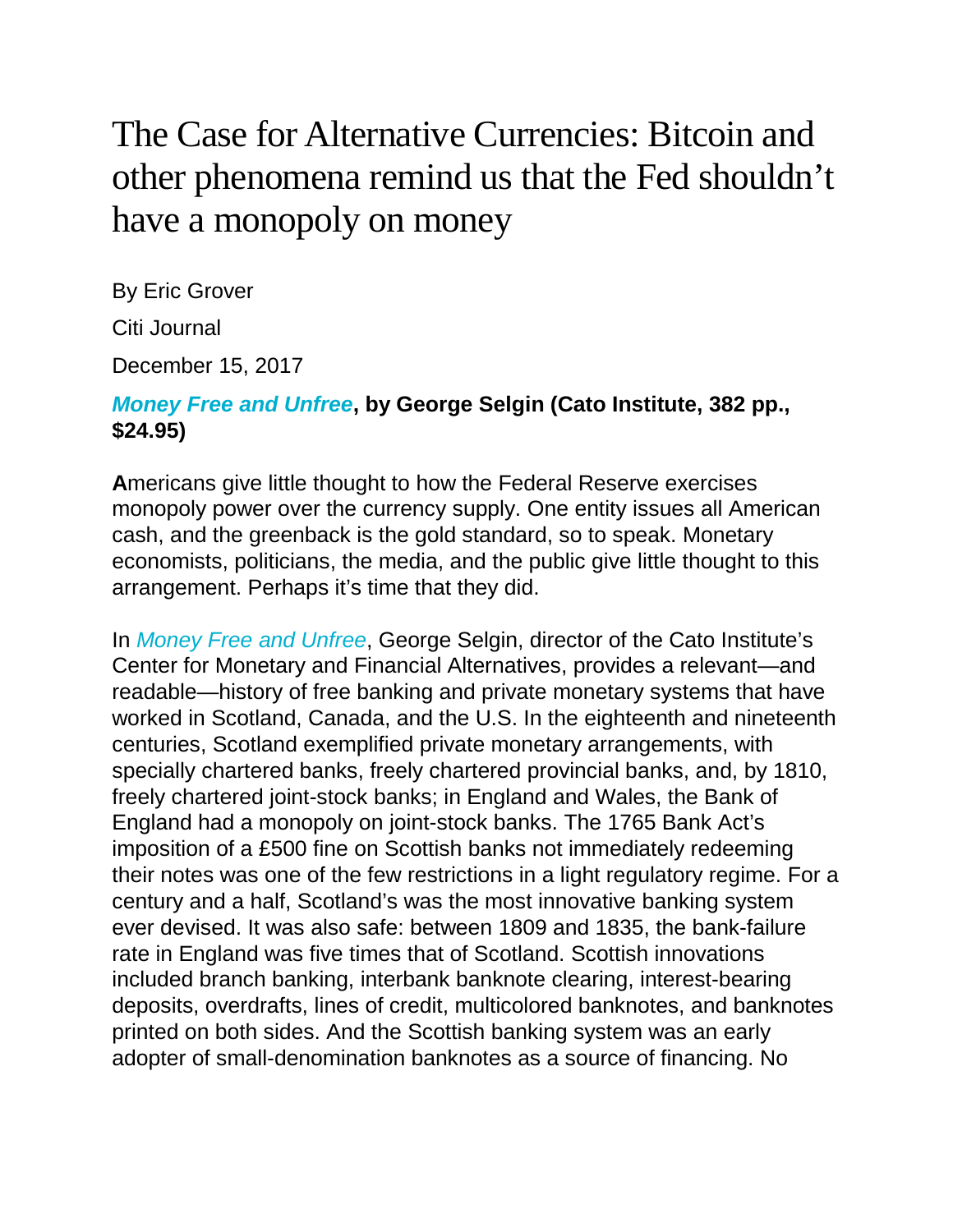wonder that Charles Calomiris and Stephen Haber hail this [period](https://www.amazon.com/exec/obidos/ASIN/0691168350/manhattaninstitu/) in [Scotland](https://www.amazon.com/exec/obidos/ASIN/0691168350/manhattaninstitu/) as the golden age of banking.

Throughout the nineteenth century in the United States, state and federal banknotes circulated as money. Banks and bank-owned clearinghouses policed one another, with the notes of riskier or remoter banks trading at a discount. Banks behaved well at the cost of losing their reputation—and the value of their currency—among other banks, clearinghouses, and the public. During the Civil War, the federal government levied a 10 percent tax on state-chartered bank notes, causing most banks to convert to federal charters. Washington mandated that federal banks hold \$100 of government bonds for every \$90 issued. Until just before World War I, the American economy experienced gentle monetary deflation and suffered a few recessions, but on balance, the economy performed well.

The U.S. established the Federal Reserve System in 1913, and in the century since, the Fed has amassed ever greater power and discretion. Selgin argues that the Fed's record on price stability, economic growth, and economic stability has been worse than predecessor systems. For instance, a basket of consumer goods selling for \$100 in 1790 cost \$108 in 1913; in 2008, that same basket cost \$2,422. "No major institution in the U.S.," Milton Friedman observed, "has so poor a record of performance over so long a period, yet so high a public reputation." The need for a central bank was hotly disputed throughout much of American history. In 1836, Andrew Jackson's administration chose not to renew the charter for the Second Bank of the United States. "Monopoly currency supply is more a cause of, than a cure for, financial fragility," Selgin contends, because the central bank has an incentive to meddle in the economy by debasing the currency. Central banks enjoying a monopoly on currency—and often being the main financial regulator—have a vested interest in the monetary status quo. Moreover, central banks have no natural self-corrective mechanism and are therefore themselves destabilizing.

Selgin's approach to monetary reform is two-pronged. In the short term, he wants central bank power circumscribed. He proposes letting more firms participate in the Fed's open-market operations, through which it buys and sells securities in order to expand or contract the amount of money in the banking system. The Fed can trade Treasury bonds only via its open